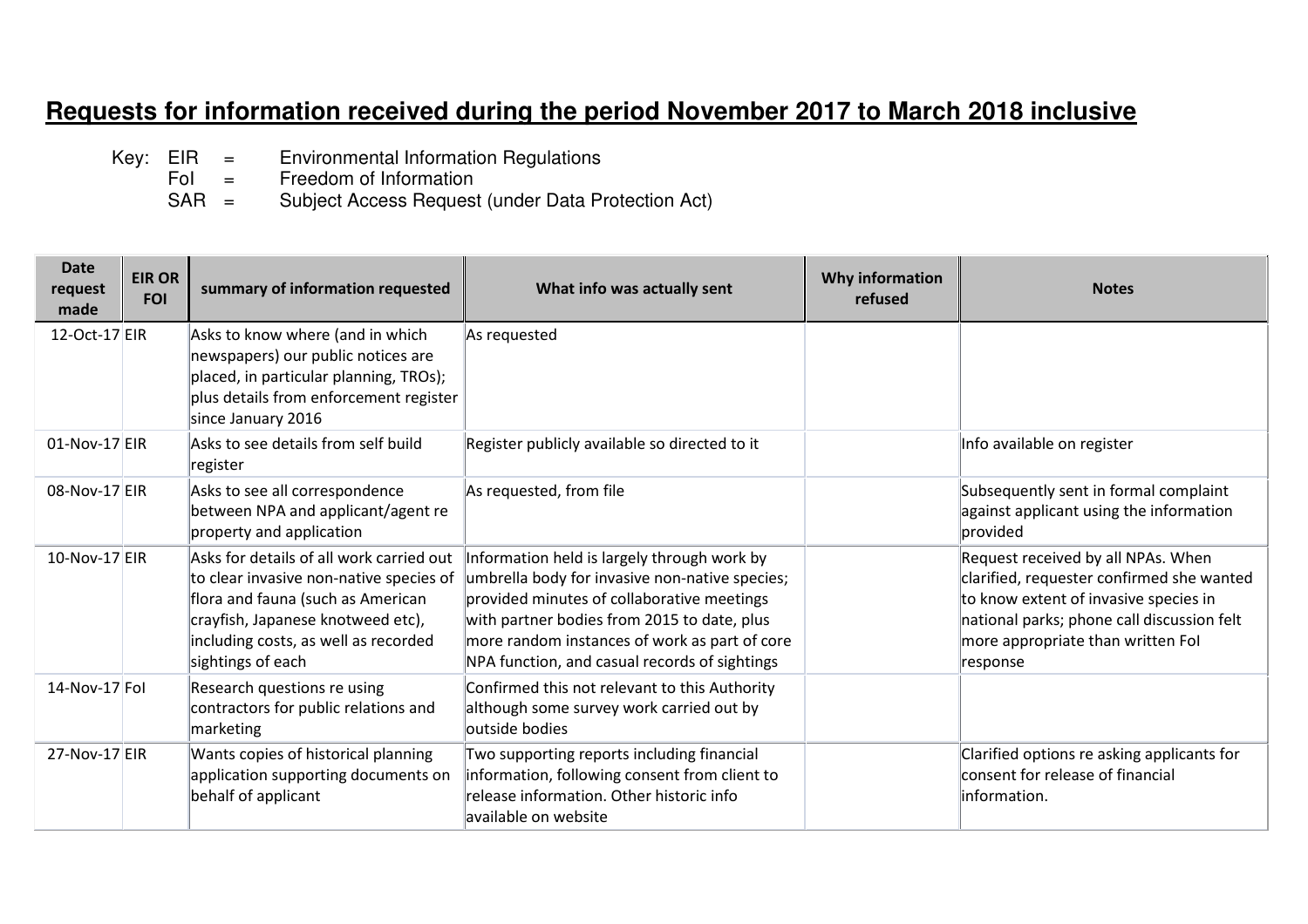| <b>Date</b><br>request<br>made | <b>EIR OR</b><br><b>FOI</b> | summary of information requested                                                                                                                                   | What info was actually sent                                                                                                                                          | Why information<br>refused                                                                                           | <b>Notes</b>                                                                                                                                         |
|--------------------------------|-----------------------------|--------------------------------------------------------------------------------------------------------------------------------------------------------------------|----------------------------------------------------------------------------------------------------------------------------------------------------------------------|----------------------------------------------------------------------------------------------------------------------|------------------------------------------------------------------------------------------------------------------------------------------------------|
| 28-Nov-17 EIR                  |                             | Requires details of self build register<br>plus details of permissions relevant to<br>self-build                                                                   | As previous response, plus list of permissions                                                                                                                       |                                                                                                                      |                                                                                                                                                      |
| 11-Dec-17 Fol                  |                             | Asks for list of "all suppliers" and<br>amounts spent with each over last<br>financial year                                                                        | see "notes"                                                                                                                                                          |                                                                                                                      | when pressed, he just wanted details of<br>any electrical suppliers, then request<br>reduced further to five named suppliers,<br>none of whom we use |
| $15$ -Dec-17 EIR               |                             | Wishes to know which households<br>were consulted by letter re application<br>for micro brewery; plus distances to<br>application site; plus names of<br>objectors | as requested, except names of objectors (4)                                                                                                                          | names of objectors<br>excepted under<br>Regulation 13 (1) as<br>it would contravene<br>Data Protection<br>principles | Followed on from receipt of Stage 2<br>complaint response.                                                                                           |
| 20-Dec-17 Fol                  |                             | Requests details of money received,<br>source, spend and items for years<br>2013 - 17                                                                              | none, as information available on website under<br>OpenGov                                                                                                           |                                                                                                                      |                                                                                                                                                      |
| 20-Dec-17 Fol                  |                             | Asks for details of any recorded<br>criminal activity (within the national<br>park) relating to a wide range of<br>unrelated topics (75 pages!)                    | None, as we don't hold this sort of info.                                                                                                                            | quoted Fol $1(1)(a)$                                                                                                 |                                                                                                                                                      |
| $15$ -Jan- $18$ EIR            |                             | files of two planning applications                                                                                                                                 | Wants to see all correspondence from Sent small file on one; other application info on<br>website                                                                    |                                                                                                                      |                                                                                                                                                      |
| $15$ -Jan- $18$ EIR            |                             | Asks to see objection letters regarding<br>a historic planning application                                                                                         | As requested with redactions on personal<br>details                                                                                                                  |                                                                                                                      |                                                                                                                                                      |
| 17-Jan-18 Fol/EIR              |                             | Wishes to know what legal advice was<br>sought in relation to second homes<br>proposal                                                                             | Confirmed external legal advice not sought; but<br>provided excerpts from public report outlining<br>lawful basis for Authority's input into<br>discussions with LAs |                                                                                                                      |                                                                                                                                                      |
| $25$ -Jan-18 Fol               |                             | Asks for details relating to our use of<br>Facebook, Twitter and Google G-Suite                                                                                    | As requested (use Twitter and Facebook only)                                                                                                                         |                                                                                                                      |                                                                                                                                                      |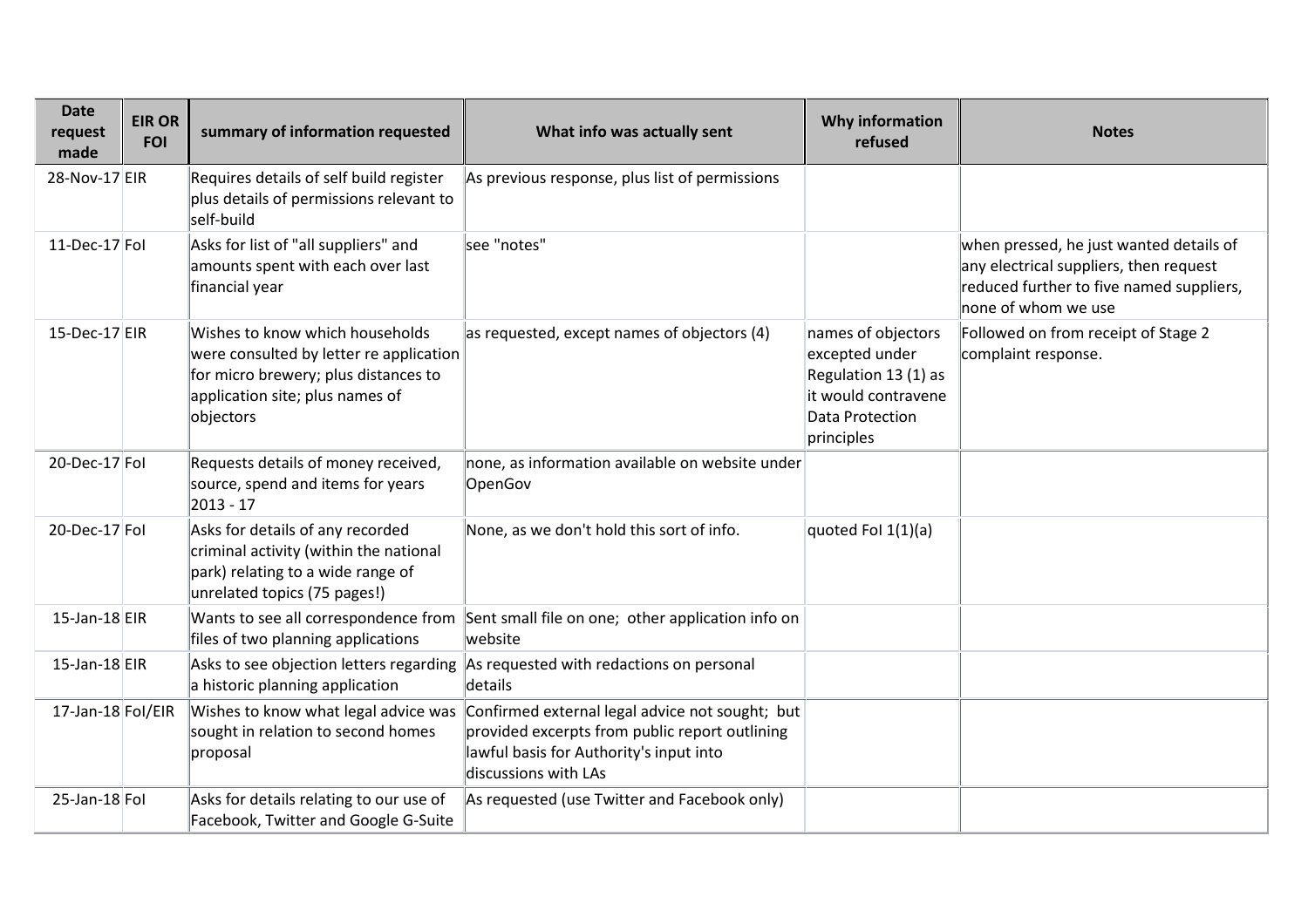| <b>Date</b><br>request<br>made | <b>EIR OR</b><br><b>FOI</b> | summary of information requested                                                                                                                                                                                                                                     | What info was actually sent                                                                        | Why information<br>refused     | <b>Notes</b>                                         |
|--------------------------------|-----------------------------|----------------------------------------------------------------------------------------------------------------------------------------------------------------------------------------------------------------------------------------------------------------------|----------------------------------------------------------------------------------------------------|--------------------------------|------------------------------------------------------|
|                                |                             | services                                                                                                                                                                                                                                                             |                                                                                                    |                                |                                                      |
| $25$ -Jan-18 Fol               |                             | Asks for "a list of successful SDF<br>applications"                                                                                                                                                                                                                  | Exempt under Fol as recent decisions available<br>on website; asked for clarity re timescale       | links to relevant web<br>pages | Under S21 - but gave relates to subsequent complaint |
| 31-Jan-18 EIR                  |                             | Asks for incidences of consulting the<br>Environment Agency re flood risk in<br>terms of planning applications, over<br>past five years                                                                                                                              | As requested, in spreadsheet                                                                       |                                |                                                      |
| 26-Feb-18 EIR                  |                             | Requests details of planning<br>permissions that Members have<br>privately as individuals opposed over<br>last year                                                                                                                                                  | Refusal notice sent - information not held                                                         | Reg $12(4)(a)$                 |                                                      |
| $27$ -Feb-18 EIR               |                             | Wishes to see "all literature" relating<br>to planning application for<br>neighbouring property, "in particular<br>impact assessment on water supply"                                                                                                                | Sent scanned file. Confirmed water assessment,<br>if required, was responsibility of other parties |                                |                                                      |
| $02$ -Mar-18 EIR               |                             | Wishes to have details of all "planning<br>permission applications CEO has<br>personally voted against over the last<br>three years"                                                                                                                                 | Refusal notice sent - info not held                                                                | Reg $12(4)(a)$                 |                                                      |
| $02$ -Mar-18 EIR               |                             | Wants to see proof of site notices to<br>notify locals of planning permission<br>applications in his area                                                                                                                                                            | Asked for clarification - time period and location                                                 |                                | no response to date                                  |
| 08-Mar-18 EIR                  |                             | Re second homes report to NPA Dec<br>2017, wishes to know what legal<br>advice was obtained to confirm the<br>statement "the information contained<br>in this report is consistent with the<br>Authority's statutory purposes and its<br>approved strategic planning | Refusal notice sent - info not held/no legal<br>advice sought                                      |                                |                                                      |